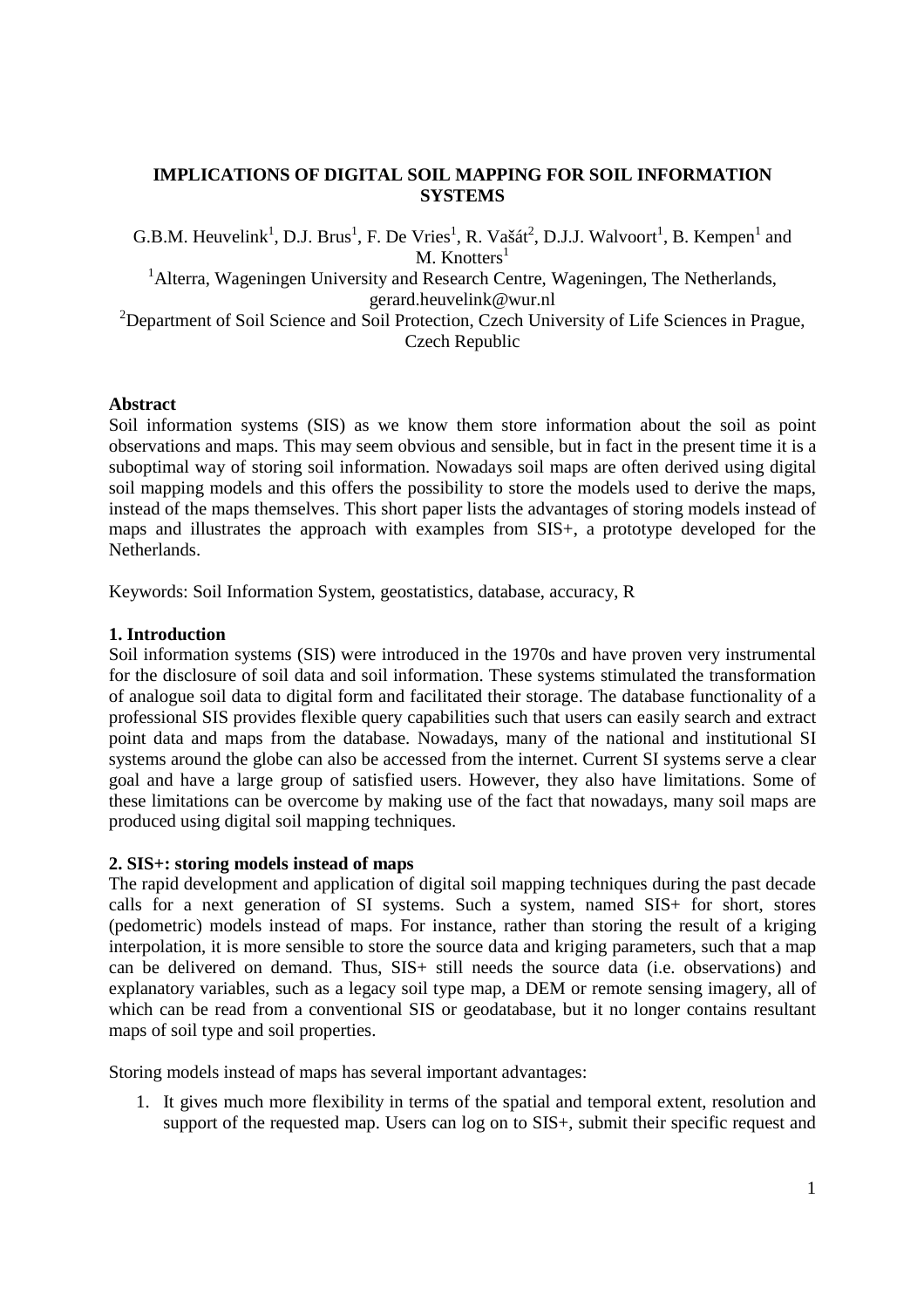a customized map will be produced on the fly, provided that a model and sufficient data are available. Note that flexibility with respect to spatial extent, resolution and support applies both to the horizontal as well as the vertical dimension.

- 2. It saves storage capacity, because the number of different maps that can be produced (i.e. different soil property, resolution, extent, support, depth or time period) is extremely large and it is practically impossible to store all of these in a conventional SIS.
- 3. Many digital soil mapping approaches make use of (geo)statistical models that not only produce a map but also quantify the associated uncertainty, which is indispensable information in today's environmental policy. Hence SIS+ also includes methods for stochastic simulation of hundreds or thousands 'possible realities', such as required for Monte Carlo uncertainty propagation analyses (e.g. Goovaerts 2001). Again, it would be very difficult to store all of the simulated realities in a conventional SIS. There is also no need for that, because storing the geostatistical model and the seed of the pseudo-random number generator is sufficient to be able to reproduce the realizations when needed.
- 4. It enables easy updating with new data. When new data are added to the database, all that needs to be done to update an existing map is to rerun the model, which draws on all relevant data (old and new) stored in the SIS.
- 5. It automatically archives the way in which a map is made. The model code tells precisely how a map was obtained, which point data and covariates were used and in what way. Note that this also allows using a model that was built for a particular soil property as starting point for a model of another soil property. Thus, model building need not commence from scratch each time a new model is built.
- 6. It can help solve data sharing problems because it need only store models that can be applied to data that are stored elsewhere. For instance, a data owner may not be willing or allowed to transfer datasets to others. However, perhaps it is allowed that others make use of the data to create a map. In such a case, using a web-based approach, the SIS+ model can be submitted to and run on the computer of the data owner, returning only the resulting map. In other words, there is no need to physically export data. Note that webbased implementation of SIS+ also facilitates its use from all around the world. Anyone with permission rights can connect to the SIS+ host and load and run the SIS+ models on their own data, stored in their local SIS.

The principle of storing models instead of maps is not new. For instance, the INTAMAP project (Pebesma et al. 2010) developed a web-based interpolation service for real-time automatic interpolation of environmental variables. The service can be approached from any place around the world, data can be submitted together with an interpolation request, after which an interpolated map and associated accuracy map are produced in real time in a fully automated fashion (see http://www.intamap.org/tryIntamap.php).

The use of SIS+ can vary with the expertise of the user. Roughly, three categories of users are envisaged:

- 1. Plain users that only work with ready-made models (recipes) for which only a few parameters need to be set (e.g. which soil property, extent, resolution and support).
- 2. More advanced users that in addition can work with the system in an interactive way and can slightly modify existing models. For instance, based on the results of an exploratory data analysis tool contained in SIS+ these users might decide to transform the data or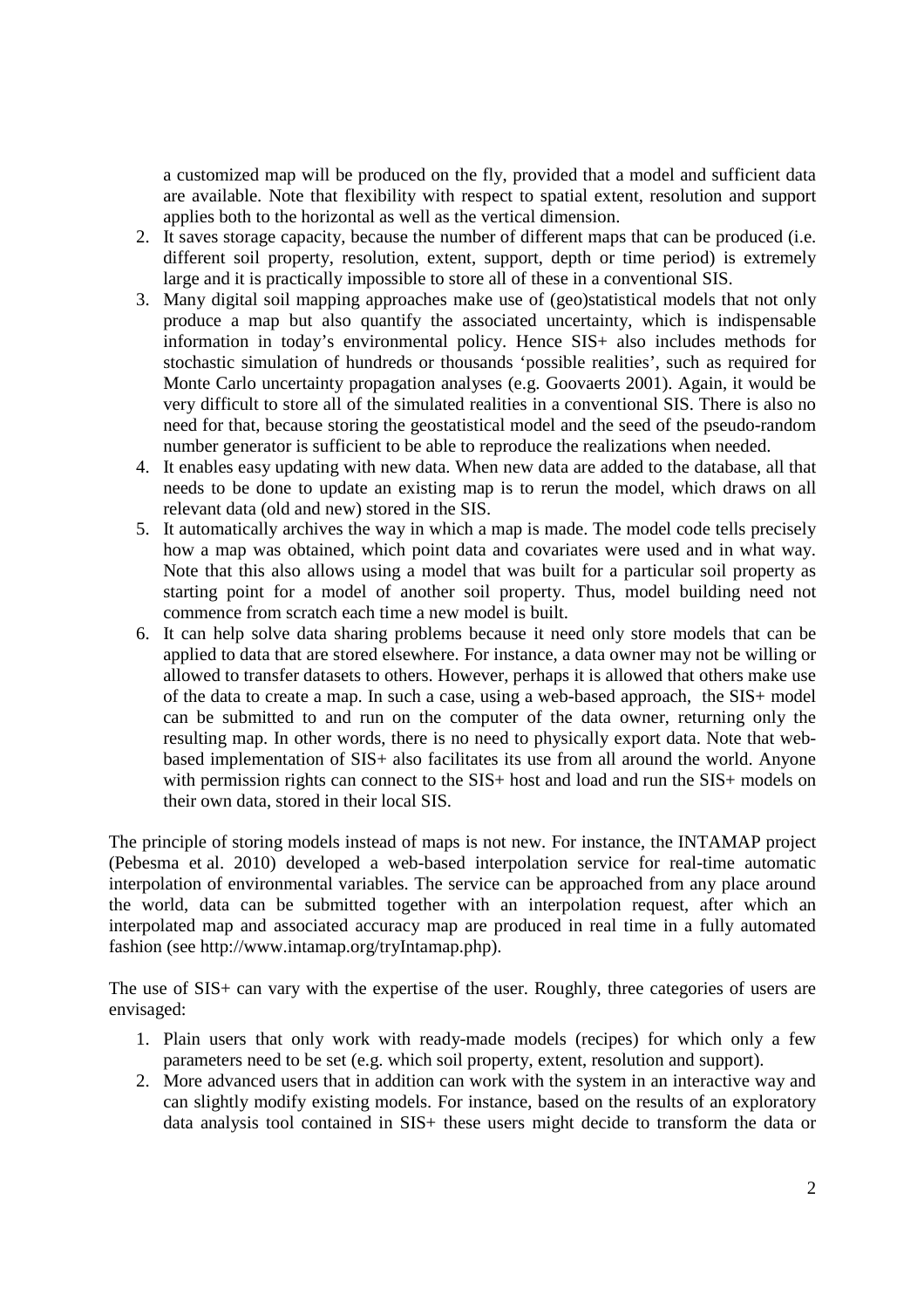covariates and run the model on the transformed data. These users are expected to be able to adjust the model code accordingly.

3. Fellow model developers that help extend the library of recipes stored in SIS+ with entirely new functions. For instance, these users might wish to implement new statistical models published in the scientific literature.

Many more issues and opportunities will turn up once the development of SIS+ progresses and matures. Indeed, perhaps the best way to discover these opportunities is to simply build an operational SIS+ and learn from that. In the Netherlands, we have explored the possibilities of building a prototype SIS+ since 2007 (Brus and Heuvelink 2007). More recently, we have implemented a first version of SIS+ that as yet can only create maps of a limited number of continuous soil properties (Brus et al. 2010). The project is ongoing and aims to have a comprehensive prototype ready by the end of 2014. The next section briefly describes the current version of the Dutch SIS+ and illustrates its functionality with a few examples.

# **3. Examples from the Dutch prototype SIS+**

The Dutch prototype SIS+ is implemented in the R language for statistical computing (http://www.r-project.org**/**). It automatically loads data from the existing Dutch SIS (www.bodemdata.nl) and stores geostatistical models that map soil properties from data and covariates as R functions. An important feature of the prototype SIS+ is that it also quantifies the accuracy of the resulting maps. It is composed of six stages:

- 1. *Importing data from the Dutch Soil Information System*. A function was developed that reads data from the SIS without requiring that users know the SQL language. Information such as soil property, time frame, extent and depth are provided as function parameter values.
- 2. *Data preprocessing*. Among others, this stage converts observations from soil horizons at locations to values of the soil property for an arbitrary soil layer (with arbitrary top and bottom values chosen by the user). For soil properties such as organic matter and clay content, information on horizon bulk density is employed to calculate the weights with which soil horizon values contribute to the average of the soil layer, because this type of soil properties are not related to soil volume but to soil mass.
- 3. *Exploratory data analysis*. Basic statistics such as the mean, variance, minimum, maximum and median can be computed to obtain insight in the distribution of the soil property. Histograms and Q-Q plots can be constructed to evaluate whether the data depart from the normal distribution. These plots can also be used to evaluate the effect of data transformation. Furthermore, a set of boxplots describing how the soil property distribution varies with soil type may be useful when taking a decision about the structure of the geostatistical model. If appropriate, outliers can also be removed from the data set during this stage.
- 4. *Building models of spatial variation*. The current version of the Dutch SIS+ is restricted to geostatistical models, which include simple, ordinary, regression and cokriging models. Change of support can be defined using block kriging. The most important covariate currently used is a generalized soil map of the Netherlands, which distinguishes 21 soil types (Wösten et al. 1988).
- 5. *Geostatistical (co)prediction and (co)simulation*. Standard R-libraries such as *gstat* (Pebesma 2004) for geostatistics and *maptools* for GIS operations are used.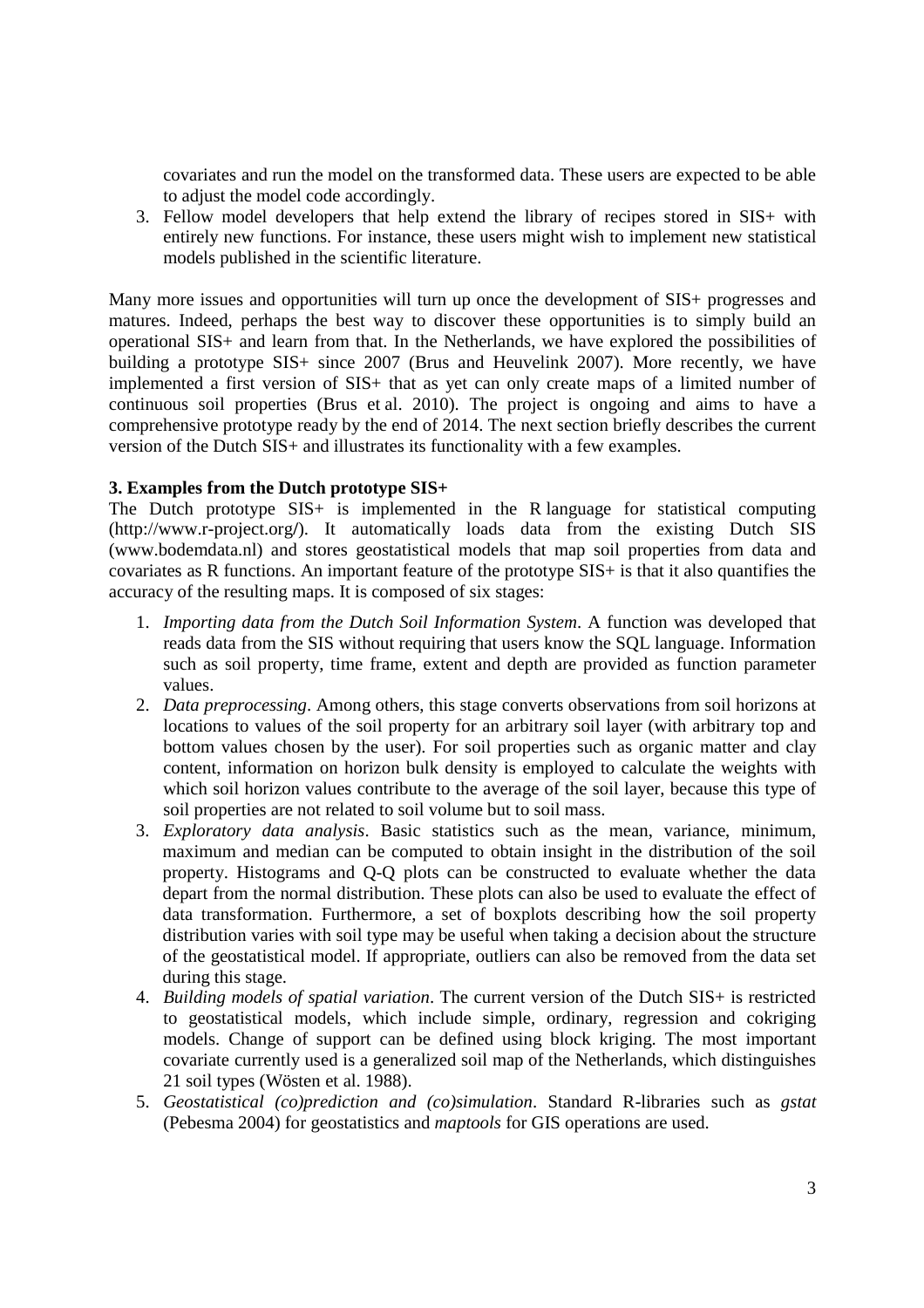6. *Exporting resulting maps*. Resulting raster maps can be exported in a variety of formats, such as graphical formats, GIS layers, ASCII files and database tables.

Figures 1 to 3 show results of the six stages for mapping the soil pH at point support at depth 0−25 cm, using a regression kriging model. Figure 4 shows final results of mapping the clay content at 0−25 cm with regression kriging for the entire Netherlands and for two subareas. In all three cases exactly the same model and data were used, only the extent differed. Figure 5 shows maps of the organic matter content of the topsoil, using either a kriging or cokriging model. These examples are merely shown for illustration, details are given in Brus et al. (2010). However, the important message is that SIS+ stores the geostatistical models with which these maps are made. These examples show the ease with which a given model can be extended to other depths or soil properties.

```
# 02 Data extraction - PFB
# Connect to database
channel <- odbcConnect(dsn = "deltaBIS", uid = "BISUSER", pwd =
# Fetch all records from V_pfb_deltabis view
pfb <- sqlFetch(channel = channel, sqtable = "V_PFB_DELTABIS")
# Disconnect from database
odbcClose(channel = channel)rm(channel)
```
Figure 1. Snapshot of R code used to extract pH observations from the Dutch SIS.



Figure 2. Spatial distribution and histograms of soil pH observations (n=1621) for 0−25 cm depth. Bimodality is caused by the large difference between soil pH in the poor sandy soils (low values) and the loess, clay and calcaric sandy soils (high values). Histogram of pH residuals shows that the generalized Dutch soil map explains much of the spatial variation.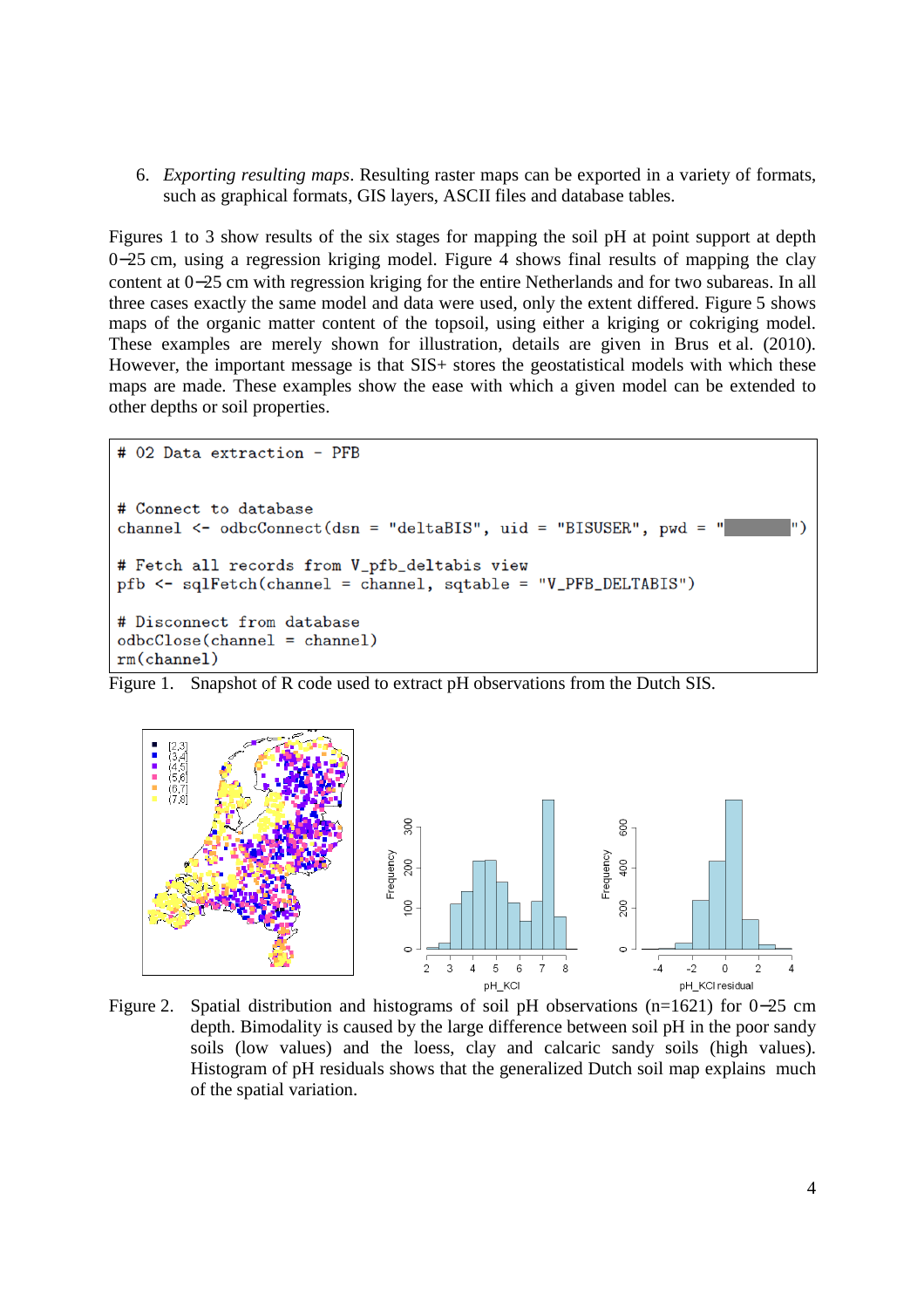

Figure 3. Maps of the predicted (left), prediction error standard deviation (centre) and example realization (right) of the soil pH for the Netherlands at 0−25 cm depth.



Figure 4. Kriging maps of the clay content (mass %) at 0−25 cm depth for the Netherlands (left), at 0−50 cm depth for a coastal subarea (centre) and at 0−25 cm depth for a subarea in the east of the Netherlands (right).



Figure 5. Maps of the organic matter content (mass %) for the Netherlands at 0−25 cm depth obtained with regression kriging (left) and regression cokriging (right), taking correlation with organic matter content at 25−50 cm and 50−100 cm into account.